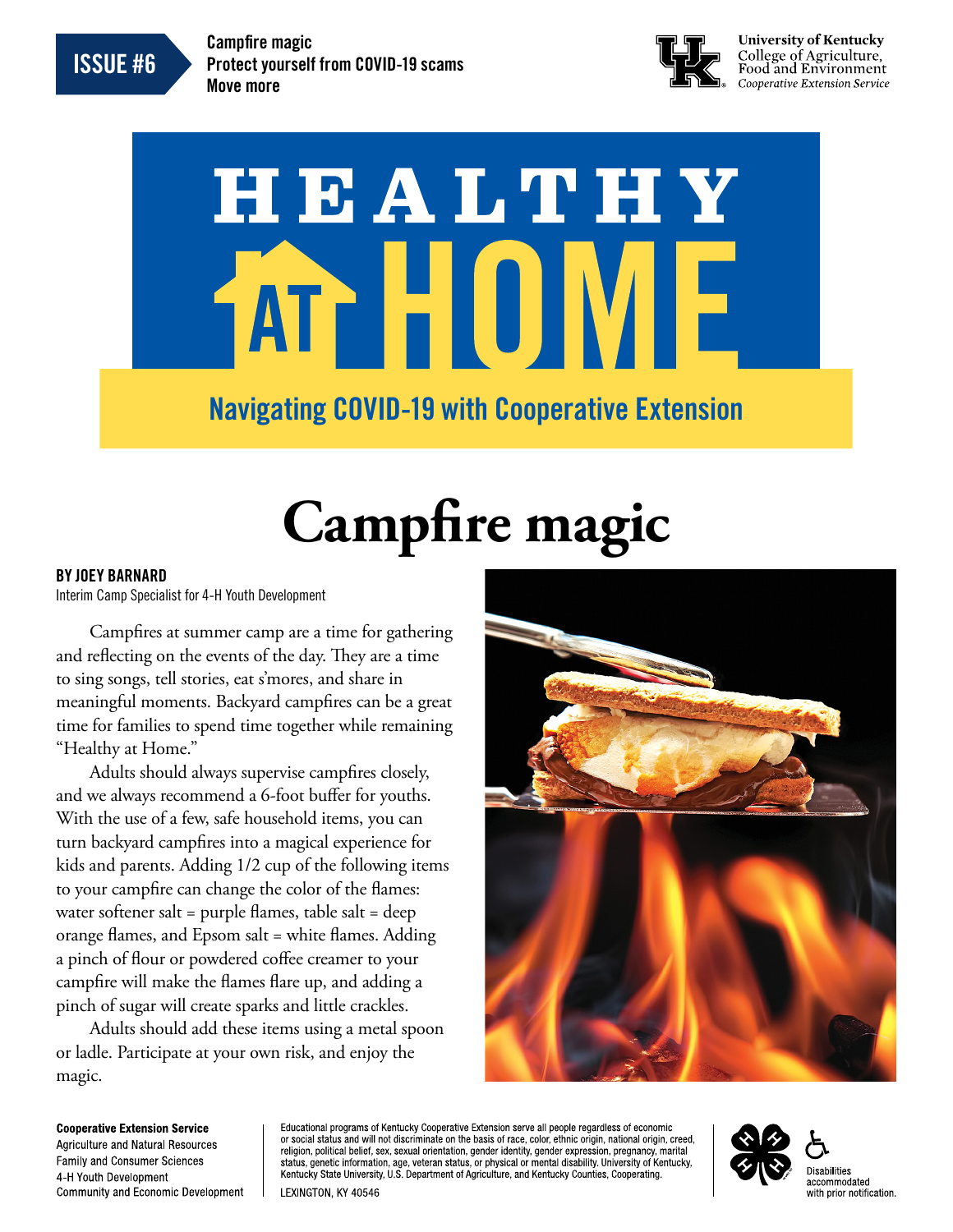## Government agencies and companies you do business with will not ask for personal information.

## **Protect yourself from COVID-19 scams**

#### BY KELLY MAY

Senior Extension Associate for Family Finance and Resource Management

Scammers will take advantage of any news story to come up with a scam to steal your information or money. Consumer protection agencies are reporting COVID-19 scams. Here are some ways to protect yourself.

• **Tip 1: Don't wire money or send a gift card to a stranger.**

Scammers might pretend to be the U.S. Treasury or IRS. They will claim to need your information or a payment to send your stimulus check or business grant. This money will be direct deposited to your bank account. Check [irs.gov/](http://irs.gov/coronavirus) [coronavirus](http://irs.gov/coronavirus) if you have questions.

• **Tip 2: Beware online scams.** Some companies are selling products they claim will treat or prevent coronavirus. The companies do not provide evidence as the law requires. Also, watch out for advance fee scams in which a scammer offers to run errands. The scammer takes the list and the money but doesn't return. Another scam involves fake COVID-19 testing sites. Online purchase scams connected to cleaning and household supplies and medical protective equipment never deliver the purchased products.



- **Tip 3: Avoid clicking links in emails and texts, and don't share your personal information.** This will protect you from phishing. Phishing is an attempt to trick you by sending a fake email or text, or using a copycat website. Some of these false messages want you to click a box that downloads viruses or malware onto your device. Scammers are impersonating the World Health Organization or Centers for Disease Control and Prevention. Other phishing attempts will ask you to provide personal information. Government agencies and companies you do business with will not ask for personal information.
- **Tip 4: Hang up on robo calls.** Recordings and hired staff are now calling about fake tests, small

business listings, Social Security checks, insurance, work-athome, and more. Don't press any numbers or share any information.

### OTHER RESOURCES

#### Full article:

[https://fcs-hes.ca.uky.edu/files/](https://fcs-hes.ca.uky.edu/files/protect-yourself-from-scams.pdf) [protect-yourself-from-scams.pdf](https://fcs-hes.ca.uky.edu/files/protect-yourself-from-scams.pdf)

#### PLACES YOU CAN REPORT SCAMS:

- FTC: [https://www.](https://www.ftccomplaintassistant.gov) [ftccomplaintassistant.gov](https://www.ftccomplaintassistant.gov) or [spam@uce.gov](mailto:spam%40uce.gov?subject=)
- FBI: <https://www.ic3.gov>
- Kentucky Attorney General: (888) 432-9257
- Sign up for scam alerts: Text KYOAG Scam to GOV311 (468311)